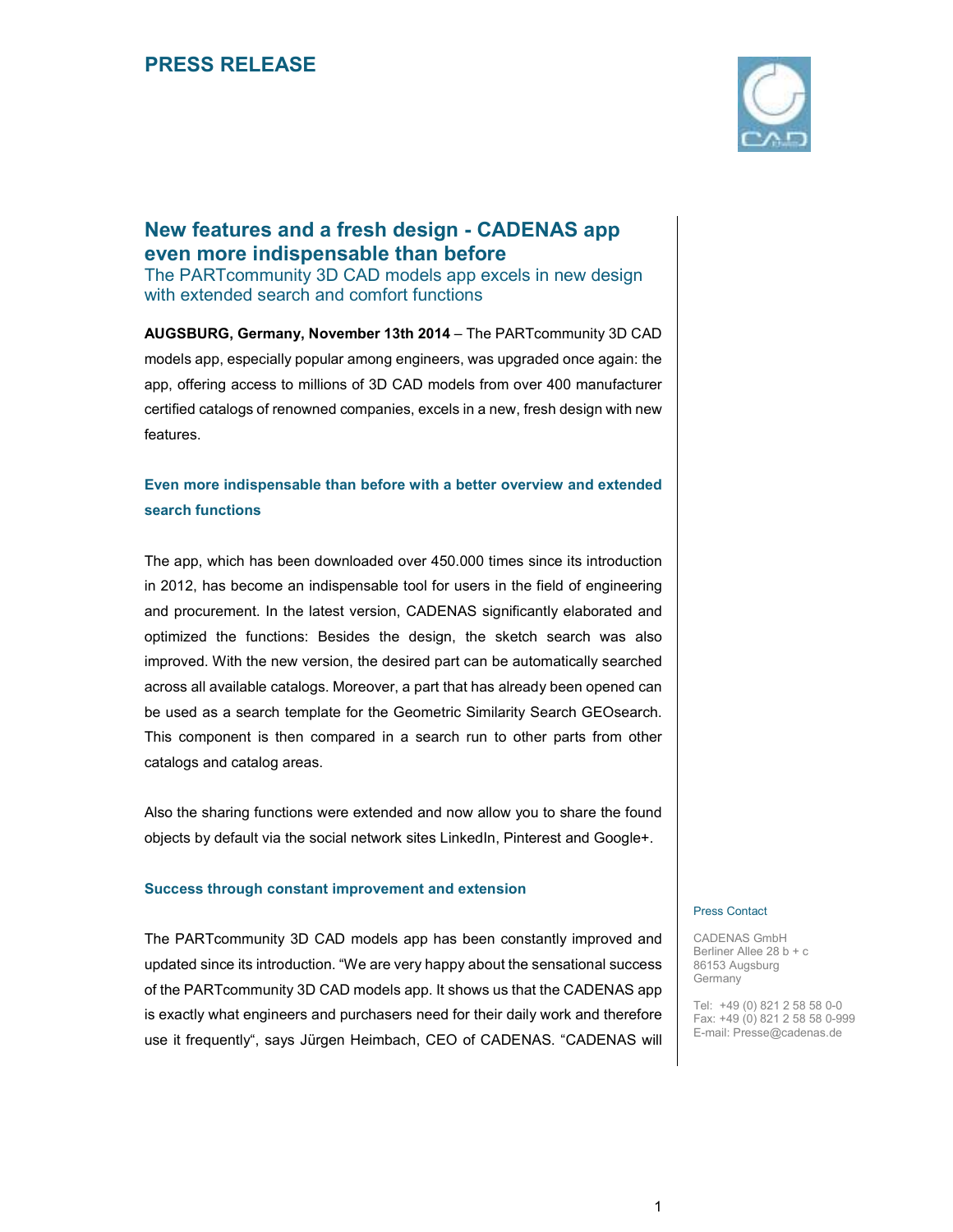# **PRESS RELEASE**



not rest on these laurels, instead the great popularity of the app motivates us to constantly improve the features and continue to extend the scope of functions."

You find more information about the PARTcommunity 3D CAD models app by CADENAS in the following video: http://youtu.be/nhNaTVvvtEY

The PARTcommunity 3D CAD models app can be downloaded for iOS and Android at: www.cadenas.de/en/app-store

#### Press Contact

CADENAS GmbH Berliner Allee 28 b + c 86153 Augsburg Germany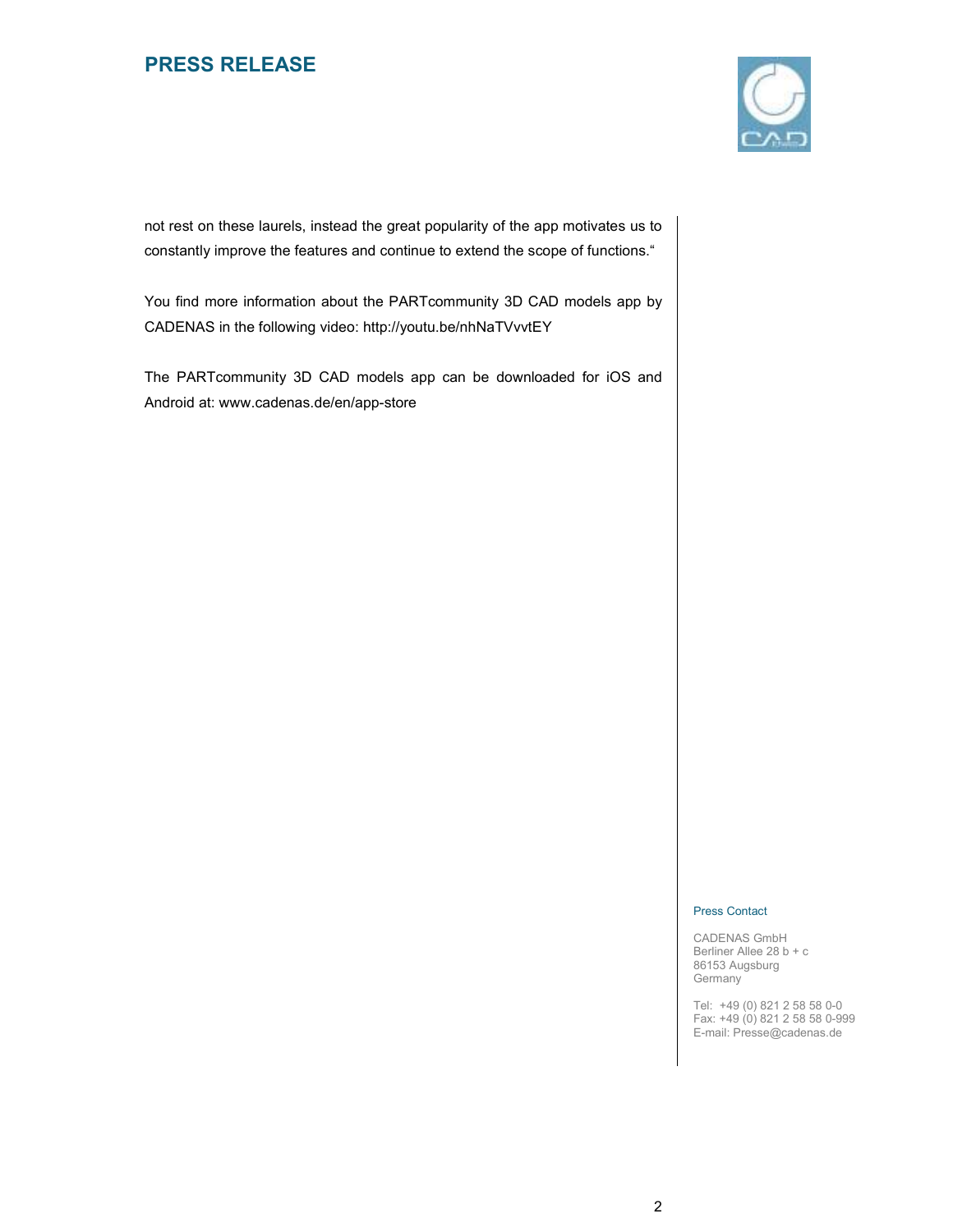# **PRESS RELEASE**



### **Press Images:**

| CAD Models              |                                     |                                                   |                                  | <b>EAST IN ST 1539</b><br>Caratoge |                                                                       |                  |                         |
|-------------------------|-------------------------------------|---------------------------------------------------|----------------------------------|------------------------------------|-----------------------------------------------------------------------|------------------|-------------------------|
| Cuttures                |                                     | it:Turiviti                                       |                                  |                                    | <b>TD Catalogs</b>                                                    |                  |                         |
| Texturando              | <b>Department for Billions</b><br>× |                                                   |                                  |                                    |                                                                       |                  |                         |
| El Stetch search        |                                     | A B C D E F G H I J K L M N O P R S T U V W X Y Z |                                  |                                    |                                                                       |                  |                         |
| <b>OR Store</b><br>w    |                                     |                                                   |                                  |                                    |                                                                       |                  |                         |
| Augmmed Really<br>a.    | 80/30' 0m.                          |                                                   |                                  |                                    |                                                                       |                  |                         |
| <b>Ular Case</b>        | days in-                            |                                                   |                                  |                                    |                                                                       |                  |                         |
| <b>LET CATIFIERS TV</b> |                                     | $A$ RCDEFGHTJKT                                   |                                  |                                    | <b>INSTERNATION CONTRACTOR</b> CONTRACTOR CONTRACTOR<br>MEDPRSTUVWYYZ |                  |                         |
| m<br>Nows:              |                                     | $\equiv$                                          | w                                | u                                  | ÷                                                                     | w                | ×                       |
| <b>A</b> Tellings       |                                     | ABB                                               | ABB                              | <b><i>BEENFILES</i></b>            | ACE                                                                   | <b>Cafag</b>     | 職人的                     |
| (1) Legal runner        | <b>Art Rummaker</b><br>Administrat  | <b>ABK</b>                                        | <b>HELLIN STAGEK</b><br>Systems. | <b>Bollowin Terr</b>               | N.S. Direct About Net 1                                               | E16              | 448111-41<br>2n         |
|                         |                                     |                                                   |                                  | u                                  | $\blacksquare$                                                        | ×                | u                       |
|                         | an a matters<br><b>GID-MERKLE</b>   | <b>AIFTAD</b>                                     | <b>AA MUON</b>                   | <b>UNIVERSITY</b><br>ALS NOTES     | criube                                                                | CArracicles      | AITH                    |
|                         | ANT Markler                         | Atter<br>545                                      | d/Material<br>337.R              | <b>Alless</b><br><b>HTT</b>        | Multat 1<br>26197                                                     | American Dalahka | $MST$ , $M$<br>04/13/24 |
|                         |                                     |                                                   |                                  |                                    |                                                                       |                  |                         |

**Caption 1:** With the new version of the PARTcommunity 3D CAD models app the desired part can be automatically searched across all available catalogs.



**Caption 2:** A part that has already been opened can now be used as a search template for the Geometric Similarity Search GEOsearch

#### Press Contact

CADENAS GmbH Berliner Allee 28 b + c 86153 Augsburg Germany